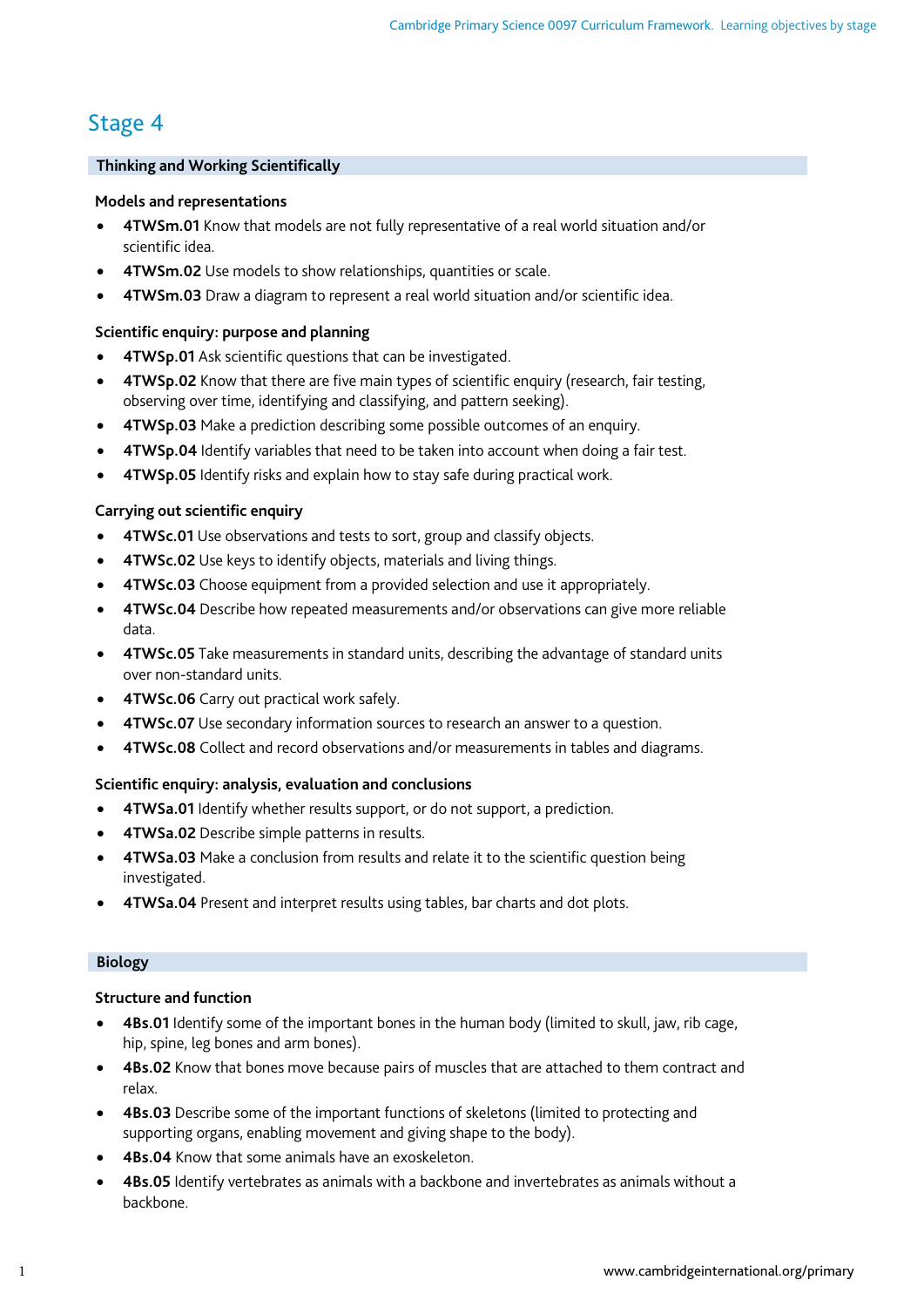### **Life processes**

- **4Bp.01** Know that medicines can be used to treat some illnesses, and describe how to use them safely.
- **4Bp.02** Know that plants and animals can have infectious diseases, and vaccinations can prevent some infectious diseases of animals.
- **4Bp.03** Know that plants and animals need energy to grow, live and be healthy, and plants get their energy from light while animals get their energy from eating plants or other animals.
- **4Bp.04** Describe the importance of movement in maintaining human health.

#### **Ecosystems**

- **4Be.01** Know that different animals are found in, and suited to, different habitats.
- **4Be.02** Know plants and animals can survive in environments other than their habitats.
- **4Be.03** Describe food chains as being made of producers and consumers, and classify consumers as herbivores, omnivores, carnivores, predators and/or prey.

### **Chemistry**

#### **Materials and their structure**

- **4Cm.01** Describe the particle model for solids and liquids.
- **4Cm.02** Understand the difference between materials, substances and particles.
- **4Cm.03** Know that particles are in constant motion, even when in a solid.

### **Properties of materials**

- **4Cp.01** Use the particle model to explain the properties of solids and liquids.
- **4Cp.02** Describe and explain how some solids can behave like liquids (e.g. powders), referring to the particle model.

#### **Changes to materials**

- **4Cc.01** Describe solidification/freezing and melting, using the particle model to describe the change of state.
- **4Cc.02** Understand that the change of state of a substance is a physical process.
- **4Cc.03** Know that some substances will react with another substance to produce one or more new substances and this is called a chemical reaction.

#### **Physics**

#### **Forces and energy**

- **4Pf.01** Know that energy is present in all matter and in sound, light and heat.
- **4Pf.02** Know that energy cannot be made, lost, used up or destroyed but it can be transferred.
- **4Pf.03** Know that energy is required for any movement or action to happen.
- **4Pf.04** Know that not all energy is transferred from one object to another, but often some energy during a process can be transferred to the surrounding environment and this can be detected as sound, light or temperature increase.

#### **Light and sound**

- **4Ps.01** Know that light travels in straight lines and this can be represented with ray diagrams.
- **4Ps.02** Know that light can reflect off surfaces.
- **4Ps.03** Describe how objects which are not light sources are seen.